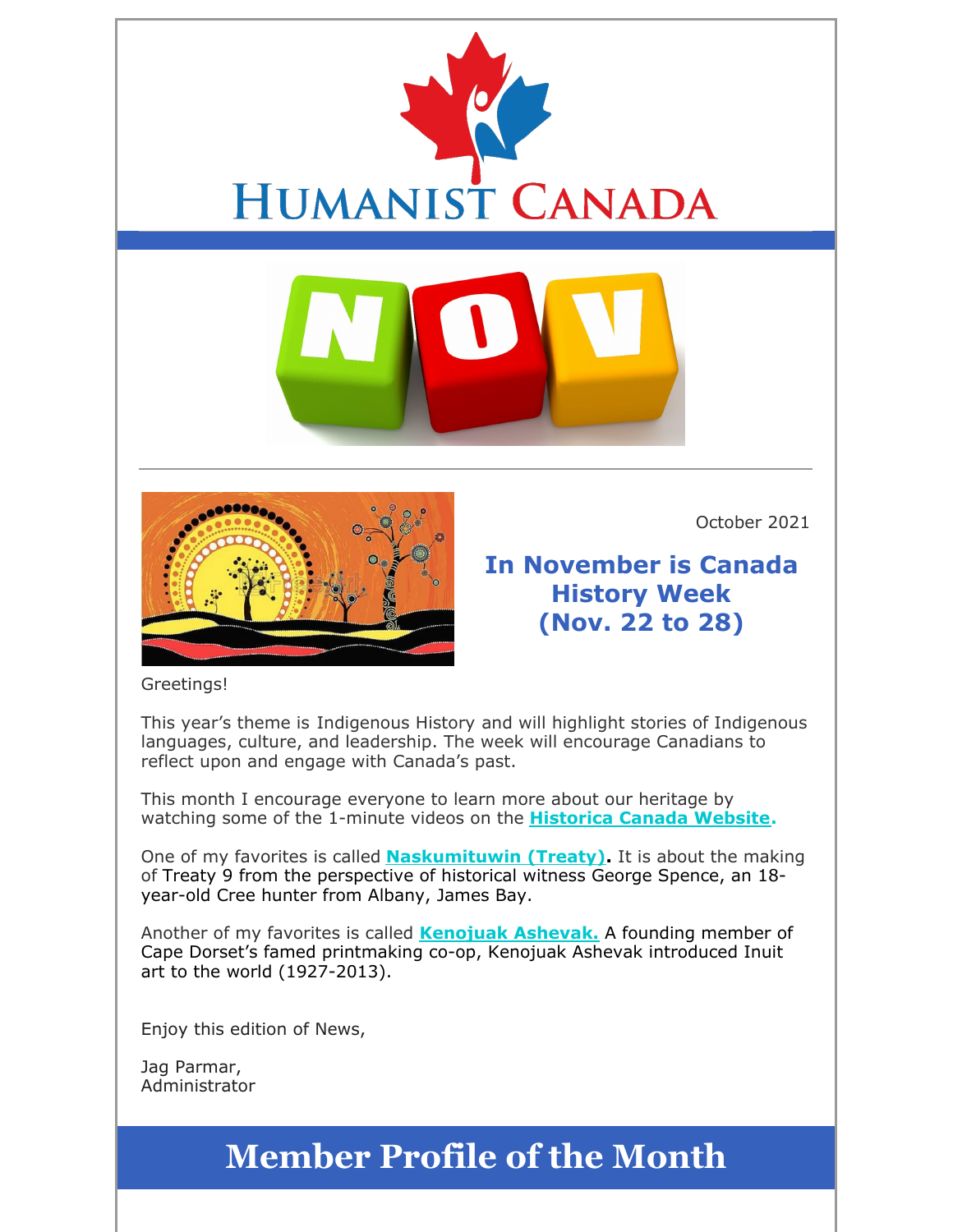

## **Introducing our Member Profile of the Month: Donna Harris**

I've been a non-believer my whole life. My parents weren't really religious, so I didn't go through any indoctrination at home. I remember reading Hurlbut's Story of the Bible around the same time as a book of Greek mythology, and in my mind, there wasn't much difference. They were both tales invented to help explain the world. So for much of my adult life, I didn't give much thought to religion. It was a non-issue.

I believe in the scientific method as a way to know the world. I don't believe in anything supernatural. There is no hereafter or afterlife, so this imperfect life is all we have. I recognize that all human beings have their inherent worth and value, and we all deserve democracy, and basic human rights. I believe in kindness, compassion, and ethics. And along with rights, we have responsibilities – to each other, to society, and to all the living beings we share this planet with. We are only one thread in this world's intricate web of life.

**If you'd like to share your story with us, please contact Jag Parmar so you can be the next Member Profile of the Month!**

## **Course: How to Start a Humanist Community and Keep it Going**



**Course: How to Start a Humanist Community and Keep it Going**

> **Sunday, November 21 3 pm EST**

#### **A Workshop with Doug Thomas, Co-Founder of Secular Connexion Séculière and Martin Frith, President of Humanist Canada**

How can we build, nourish, and maintain thriving Humanist communities across Canada? Join us for a conversation to brainstorm and learn about:

*Finding a purpose*

- Where and when to start
- Whom do you want to attract?
- How do you do that?
- Guerrilla marketing glossy it ain't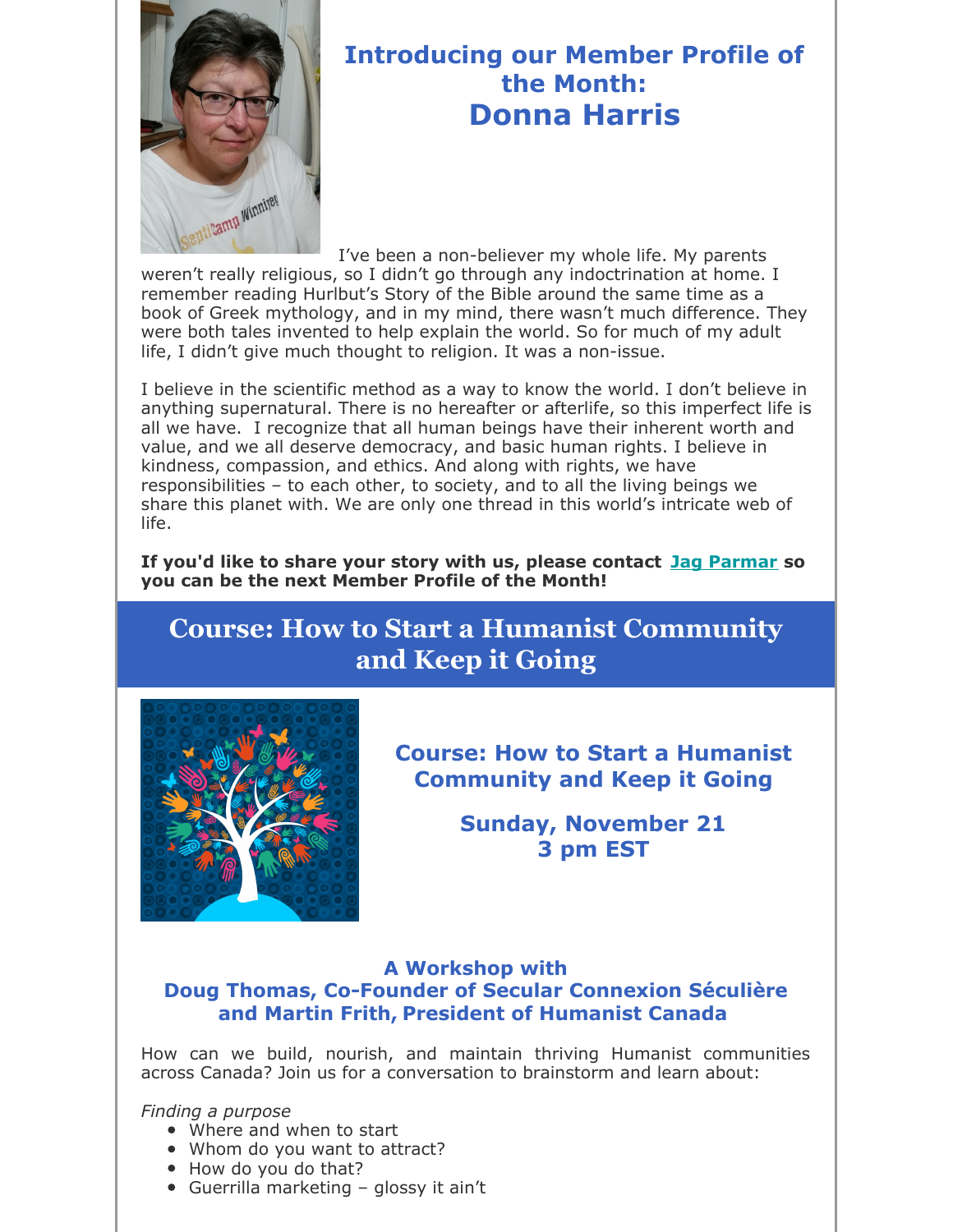#### *Running a meeting*

- Who does what?
- Keeping the lid on and making the steam work for you
- *Organization structure*
	- The basics
	- Legal requirements
	- Charity or not?

#### *Keeping the purpose alive*

- Keeping an eye on your objectives and reinforcing them
- Getting people to do the right stuff
- Recruitment: membership, subscribers, and mystery guests
- And the media?

To learn more, **Click Here.**

**Click Here to Register**

## **Course: Culture, Conflict, and Democracy**



### **Course: Culture, Conflict, and Democracy**

## **With Ashok Panikkar**

This course, offered in collaboration with MetaCulture, addresses the following questions: how do we make sense of our constantly changing world? What are the key moving parts of the political, cultural, and economic aspects of the world and how do they relate to each other? How do we engage with urgent and vital issues around us while still maintaining our sanity? How do we connect to other humans whose experiences are different and accommodate them within our neighborhoods and nations? Most importantly, what are the prospects for liberal, secular, and humanistic societies at a time when the world is becoming more insular, xenophobic, and illiberal? To learn more, **CLICK HERE.**

**The course will run for 12 weeks, on Mondays from 5.00 to 6.30 pm EST, beginning November 15, 2021.**

#### **Course Fees:**

\$150 for Humanist Canada student members \$250 for Humanist Canada members \$300 for non-members

**Click Here to Register**

# **Call for Submissions**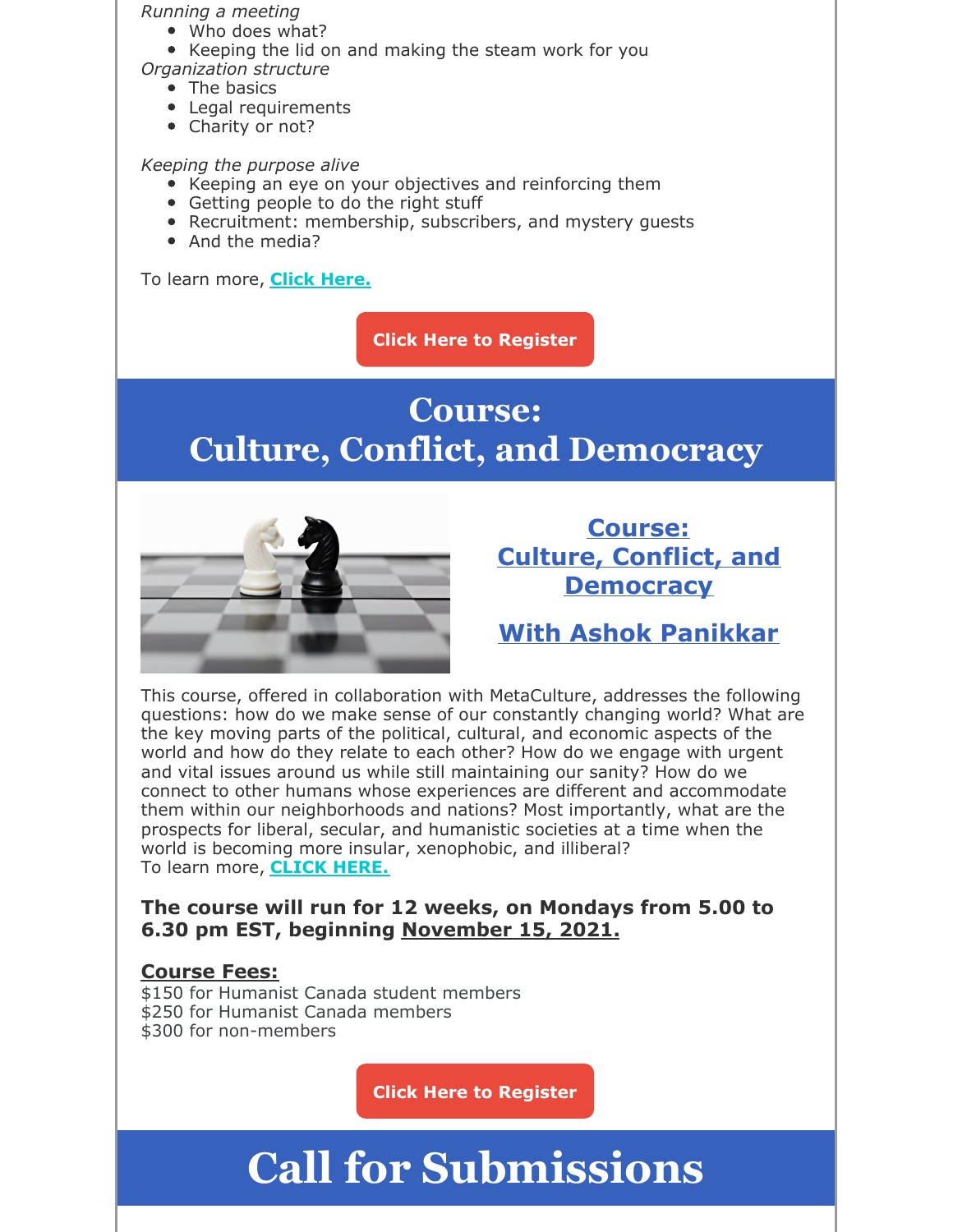

### **Special Issue on the theme, "Apostasy and other forms of leaving religion".**

Religions is an international, interdisciplinary, peerreviewed, open-access journal on religions and theology, published monthly online by MDPI.

Religions is creating a Special Issue on the theme: "Apostasy and Other Forms of Leaving Religion". Manuscripts should be submitted online at mdpi.com by **January 31st, 2022**.

For any inquiry, please contact the Special Issue Editor, Julia Martínez-Ariño at j.martinez.arino@rug.nl

**Read more about the Call for Papers**

## **Visit Our Web Store**



#### **Here is What's New On Our Web Store!**

Don't forget to visit our online store! We're a small shop right now, but we have big plans! Check-in regularly to find new HC logo items like our masks,

mugs, and pins. We also have a number of books, written by our HC family of authors.

If you have any ideas about what we should offer, send them our way!

**Visit our online store**

## **September Polling Results: Spyware Vulnerabilities**

### **found in Apple Products**

Apple issued emergency software updates for a critical vulnerability in its products this month after security researchers uncovered a flaw that allows highly invasive spyware to infect anyone's iPhone, iPad, Apple Watch, or Mac computer without so much as a click. (The New York Times, Sept. 14, 2021)

**Here is how you responded to our poll: 33.3% of you said "Safe". 66.7% of you said "Not Safe".**

# **Poll For This Month**

## **Space Travel During a Pandemic?**

Former "Star Trek" actor William Shatner became the oldest man to fly to